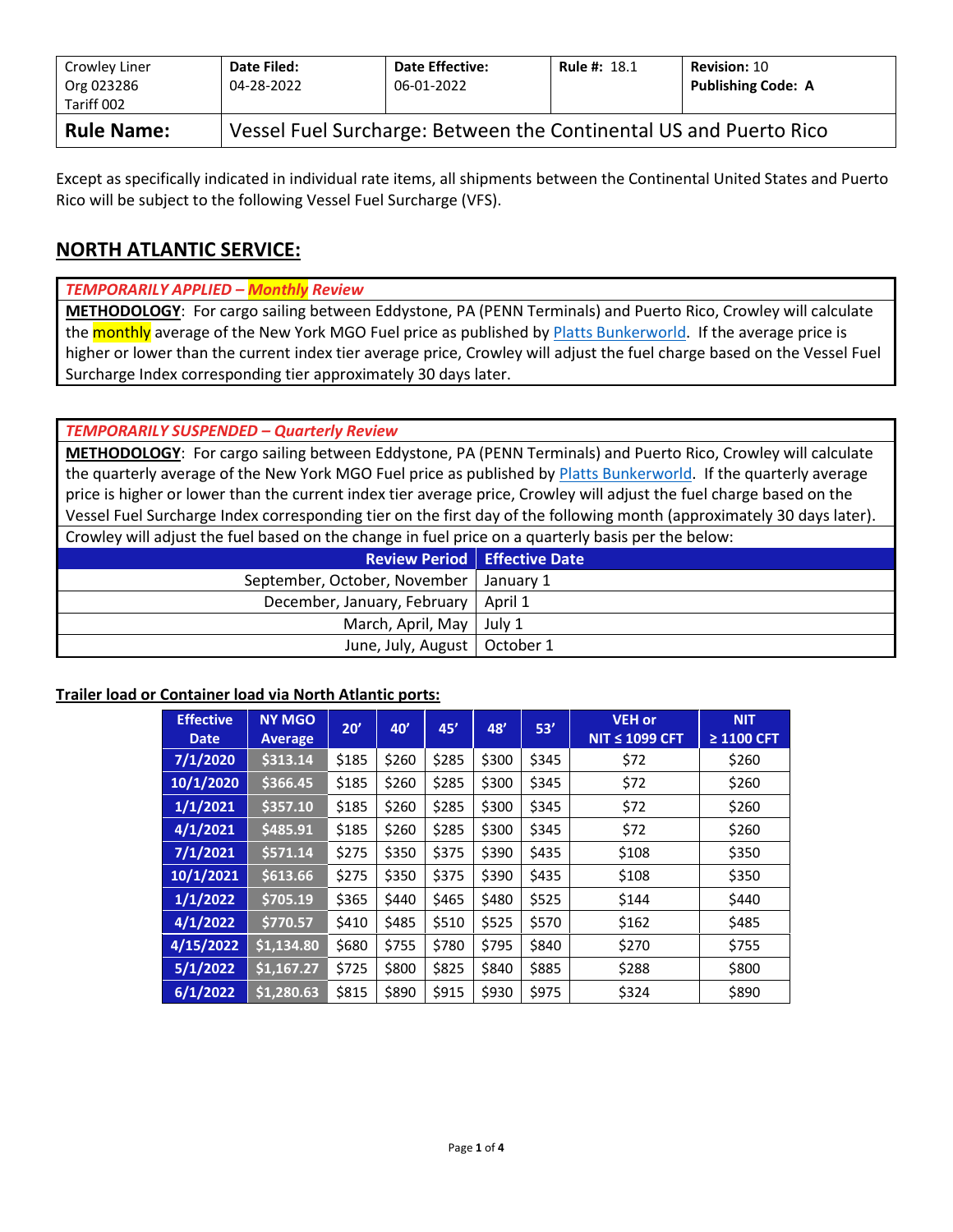| Crowley Liner<br>Org 023286<br>Tariff 002 | Date Filed:<br>04-28-2022                                         | <b>Date Effective:</b><br>06-01-2022 | <b>Rule #: 18.1</b> | <b>Revision: 10</b><br><b>Publishing Code: A</b> |  |  |  |  |  |
|-------------------------------------------|-------------------------------------------------------------------|--------------------------------------|---------------------|--------------------------------------------------|--|--|--|--|--|
| <b>Rule Name:</b>                         | Vessel Fuel Surcharge: Between the Continental US and Puerto Rico |                                      |                     |                                                  |  |  |  |  |  |

## **SOUTH ATLANTIC SERVICE:**

### *TEMPORARILY APPLIED – Monthly Review*

**METHODOLOGY**: For cargo sailing between Jacksonville, FL and Puerto Rico, Crowley will use a combination of two indexes to calculate the monthly average. We will utilize New York MGO Fuel price as published by Platts [Bunkerworld](http://www.bunkerworld.com/) and Henry Hub's Natural Gas (LNG) price as published by the [U.S. Energy Information Administration.](https://www.eia.gov/dnav/ng/hist/rngwhhdD.htm) The index will be weighted 85% LNG and 15% MGO.

#### *TEMPORARILY SUSPENDED – Quarterly Review*

**METHODOLOGY**: For cargo sailing between Jacksonville, FL and Puerto Rico, Crowley will use a combination of two indexes to calculate the quarterly average. We will utilize New York MGO Fuel price as published by Platts [Bunkerworld](http://www.bunkerworld.com/) and Henry Hub's Natural Gas (LNG) price as published by the [U.S. Energy Information Administration.](https://www.eia.gov/dnav/ng/hist/rngwhhdD.htm) The index will be weighted 85% LNG and 15% MGO.

Crowley will adjust the fuel based on the change in fuel price on a quarterly basis per the below:

|                                          | <b>Review Period   Effective Date</b> |
|------------------------------------------|---------------------------------------|
| September, October, November   January 1 |                                       |
| December, January, February   April 1    |                                       |
| March, April, May   July 1               |                                       |
| June, July, August   October 1           |                                       |

#### **Trailer load or Container load via South Atlantic ports:**

| <b>Effective</b><br><b>Date</b> | <b>NY MGO</b><br><b>Average</b> | <b>LNG</b><br>Average | 20'   | 40'   | 45'   | 48'   | 53'   | <b>VEH or</b><br><b>NIT &lt; 1099 CFT</b>                                                             | <b>NIT</b><br>$\geq$ 1100 CFT |
|---------------------------------|---------------------------------|-----------------------|-------|-------|-------|-------|-------|-------------------------------------------------------------------------------------------------------|-------------------------------|
| 7/1/2020                        | \$313                           | \$1.76                | \$185 | \$260 | \$285 | \$300 | \$345 | \$72                                                                                                  | \$260                         |
| 10/1/2020                       | \$366.45                        | \$1.90                | \$185 | \$260 | \$285 | \$300 | \$345 | \$72                                                                                                  | \$260                         |
| 1/1/2021                        | \$357.10                        | \$2.30                | \$262 | \$337 | \$362 | \$377 | \$422 | \$103                                                                                                 | \$337                         |
| 4/1/2021                        | \$485.91                        | \$2.80                | \$338 | \$413 | \$438 | \$453 | \$498 | \$133                                                                                                 | \$413                         |
|                                 |                                 |                       |       |       |       |       |       | Removed 5 days from LNG average, as it increased the average to \$3.52, due to the 2021 winter storm. |                               |
| 7/1/2021                        | \$571.14                        | \$2.73                | \$313 | \$388 | \$413 | \$428 | \$473 | \$123                                                                                                 | \$388                         |
| 10/1/2021                       | \$613.66                        | \$3.72                | \$348 | \$423 | \$448 | \$463 | \$508 | \$138                                                                                                 | \$423                         |
| 1/1/2022                        | \$705.19                        | \$5.25                | \$489 | \$564 | \$589 | \$604 | \$649 | \$194                                                                                                 | \$564                         |
| 4/1/2022                        | \$770.57                        | \$4.254               | \$432 | \$507 | \$532 | \$547 | \$592 | \$172                                                                                                 | \$507                         |
| 4/15/2022                       | \$1,134.80                      | \$4.650               | \$493 | \$569 | \$593 | \$609 | \$653 | \$196                                                                                                 | \$569                         |
| 5/1/2022                        | \$1,167.27                      | \$5.035               | \$543 | \$619 | \$643 | \$659 | \$703 | \$216                                                                                                 | \$619                         |
| 6/1/2022                        | \$1,280.63                      | \$6.420               | \$663 | \$739 | \$763 | \$779 | \$823 | \$264                                                                                                 | \$739                         |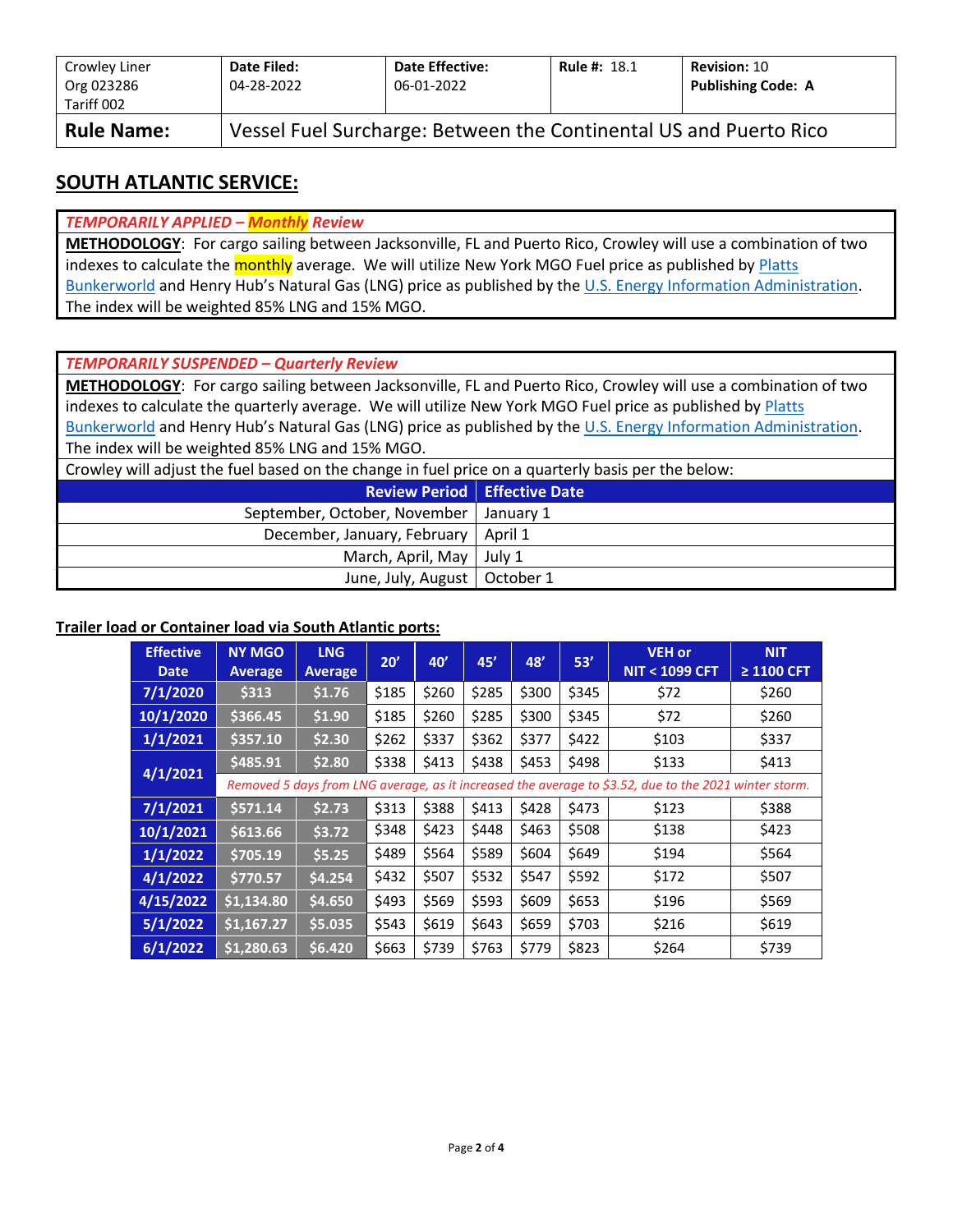| Crowley Liner<br>Org 023286<br>Tariff 002 | Date Filed:<br>04-28-2022                                         | <b>Date Effective:</b><br>06-01-2022 | <b>Rule #: 18.1</b> | <b>Revision: 10</b><br><b>Publishing Code: A</b> |  |  |  |  |
|-------------------------------------------|-------------------------------------------------------------------|--------------------------------------|---------------------|--------------------------------------------------|--|--|--|--|
| <b>Rule Name:</b>                         | Vessel Fuel Surcharge: Between the Continental US and Puerto Rico |                                      |                     |                                                  |  |  |  |  |

#### **SOUTH ATLANTIC SERVICE CALCULATION**

|    | <b>CALCULATION STEPS:</b>                                         |                                                                | <b>CALCULATION EXAMPLE:</b> |                                                                  |       |       |       |       |       |            |            |  |
|----|-------------------------------------------------------------------|----------------------------------------------------------------|-----------------------------|------------------------------------------------------------------|-------|-------|-------|-------|-------|------------|------------|--|
| 1. | Calculate MGO Quarterly average                                   | MGO Average: \$530/MT                                          |                             |                                                                  |       |       |       |       |       |            |            |  |
|    |                                                                   | MGO Corresponding Tier: \$500-\$559                            |                             |                                                                  |       |       |       |       |       |            |            |  |
| 2. | Find the corresponding tier on the MGO index                      |                                                                | <b>From</b>                 | <b>To</b>                                                        | 20'   | 40'   | 45'   | 48'   | 53'   | <b>VEH</b> | <b>NIT</b> |  |
|    |                                                                   |                                                                | \$500                       | \$559                                                            | \$230 | \$305 | \$330 | \$345 | \$390 | \$90       | \$305      |  |
| 3. | Multiply the 40' amount by 15% (round up)                         | MGO 40' $\rightarrow$ \$305 x 15% = \$45.75 $\rightarrow$ \$46 |                             |                                                                  |       |       |       |       |       |            |            |  |
| 4. | Calculate the LNG Quarterly average                               | LNG Average: \$2.30/MMBTU                                      |                             |                                                                  |       |       |       |       |       |            |            |  |
|    |                                                                   |                                                                |                             | LNG Corresponding Tier: \$2.26-\$2.50                            |       |       |       |       |       |            |            |  |
| 5. | Find the corresponding tier on the LNG index                      |                                                                | <b>From</b>                 | To                                                               | 20'   | 40'   | 45'   | 48'   | 53'   | <b>VEH</b> | <b>NIT</b> |  |
|    |                                                                   |                                                                | \$2.25                      | \$2.49                                                           | \$235 | \$310 | \$335 | \$350 | \$395 | \$92       | \$310      |  |
| 6. | Multiply the 40' amount by 85% (round up)                         |                                                                |                             | LNG 40' $\rightarrow$ \$310 x 85% = \$263.50 $\rightarrow$ \$264 |       |       |       |       |       |            |            |  |
| 7. | Add steps 3 and 6 together (round up)                             |                                                                | $$46 + $264 = $310$         |                                                                  |       |       |       |       |       |            |            |  |
| 8. | Calculate the difference from step 7 to current<br>40' fuel level | $$310 - $260$ (CURRENT 40' LEVEL) = +\$50 for the 40' LEVEL    |                             |                                                                  |       |       |       |       |       |            |            |  |
| 9. | Repeat for each equipment size or type                            |                                                                |                             | Repeat for each equipment size or type                           |       |       |       |       |       |            |            |  |

## **VESSEL FUEL INDEX TABLES**

| PUERTO RICO VESSEL FUEL INDEX (MGO) |                                                 |         |         |         |         |         |                          |                 |  |  |  |
|-------------------------------------|-------------------------------------------------|---------|---------|---------|---------|---------|--------------------------|-----------------|--|--|--|
|                                     |                                                 | 20'     | 40'     | 45'     | 48'     | 53'     | <b>VEH or</b>            | <b>NIT</b>      |  |  |  |
| From                                | To                                              |         |         |         |         |         | <b>NIT &lt; 1099 CFT</b> | $\geq$ 1100 CFT |  |  |  |
| $\mathsf{S}$                        | \$499                                           | \$185   | \$260   | \$285   | \$300   | \$345   | \$72                     | \$260           |  |  |  |
| \$500                               | \$559                                           | \$230   | \$305   | \$330   | \$345   | \$390   | \$90                     | \$305           |  |  |  |
| \$560                               | \$619                                           | \$275   | \$350   | \$375   | \$390   | \$435   | \$108                    | \$350           |  |  |  |
| \$620                               | \$679                                           | \$320   | \$395   | \$420   | \$435   | \$480   | \$126                    | \$395           |  |  |  |
| \$680                               | \$739                                           | \$365   | \$440   | \$465   | \$480   | \$525   | \$144                    | \$440           |  |  |  |
| \$740                               | \$799                                           | \$410   | \$485   | \$510   | \$525   | \$570   | \$162                    | \$485           |  |  |  |
| \$800                               | \$859                                           | \$455   | \$530   | \$555   | \$570   | \$615   | \$180                    | \$530           |  |  |  |
| \$860                               | \$919                                           | \$500   | \$575   | \$600   | \$615   | \$660   | \$198                    | \$575           |  |  |  |
| \$920                               | \$979                                           | \$545   | \$620   | \$645   | \$660   | \$705   | \$216                    | \$620           |  |  |  |
| \$980                               | \$1,039                                         | \$590   | \$665   | \$690   | \$705   | \$750   | \$234                    | \$665           |  |  |  |
| \$1,040                             | \$1.099                                         | \$635   | \$710   | \$735   | \$750   | \$795   | \$252                    | \$710           |  |  |  |
| \$1,100                             | \$1,159                                         | \$680   | \$755   | \$780   | \$795   | \$840   | \$270                    | \$755           |  |  |  |
| \$1,160                             | \$1,219                                         | \$725   | \$800   | \$825   | \$840   | \$885   | \$288                    | \$800           |  |  |  |
| \$1.220                             | \$1,279                                         | \$770   | \$845   | \$870   | \$885   | \$930   | \$306                    | \$845           |  |  |  |
| \$1,280                             | \$1,339                                         | \$815   | \$890   | \$915   | \$930   | \$975   | \$324                    | \$890           |  |  |  |
| \$1,340                             | \$1,399                                         | \$860   | \$935   | \$960   | \$975   | \$1,020 | \$342                    | \$935           |  |  |  |
| \$1,400                             | \$1,459                                         | \$905   | \$980   | \$1,005 | \$1,020 | \$1,065 | \$360                    | \$980           |  |  |  |
| \$1,460                             | \$1.519                                         | \$950   | \$1,025 | \$1,050 | \$1,065 | \$1,110 | \$378                    | \$1,025         |  |  |  |
| \$1,520                             | \$1,579                                         | \$995   | \$1,070 | \$1,095 | \$1,110 | \$1,155 | \$396                    | \$1,070         |  |  |  |
| \$1,580                             | \$1,639                                         | \$1,040 | \$1,115 | \$1,140 | \$1,155 | \$1,200 | \$414                    | \$1,115         |  |  |  |
| \$1,640                             | \$1,699                                         | \$1,085 | \$1,160 | \$1,185 | \$1,200 | \$1,245 | \$432                    | \$1,160         |  |  |  |
| \$1,700                             | \$1,759                                         | \$1,130 | \$1,205 | \$1,230 | \$1,245 | \$1,290 | \$450                    | \$1,205         |  |  |  |
| \$1,760                             | \$1,819                                         | \$1,175 | \$1,250 | \$1,275 | \$1,290 | \$1,335 | \$468                    | \$1,250         |  |  |  |
|                                     | **Abbreviated scale. Will continue past \$1,819 |         |         |         |         |         |                          |                 |  |  |  |